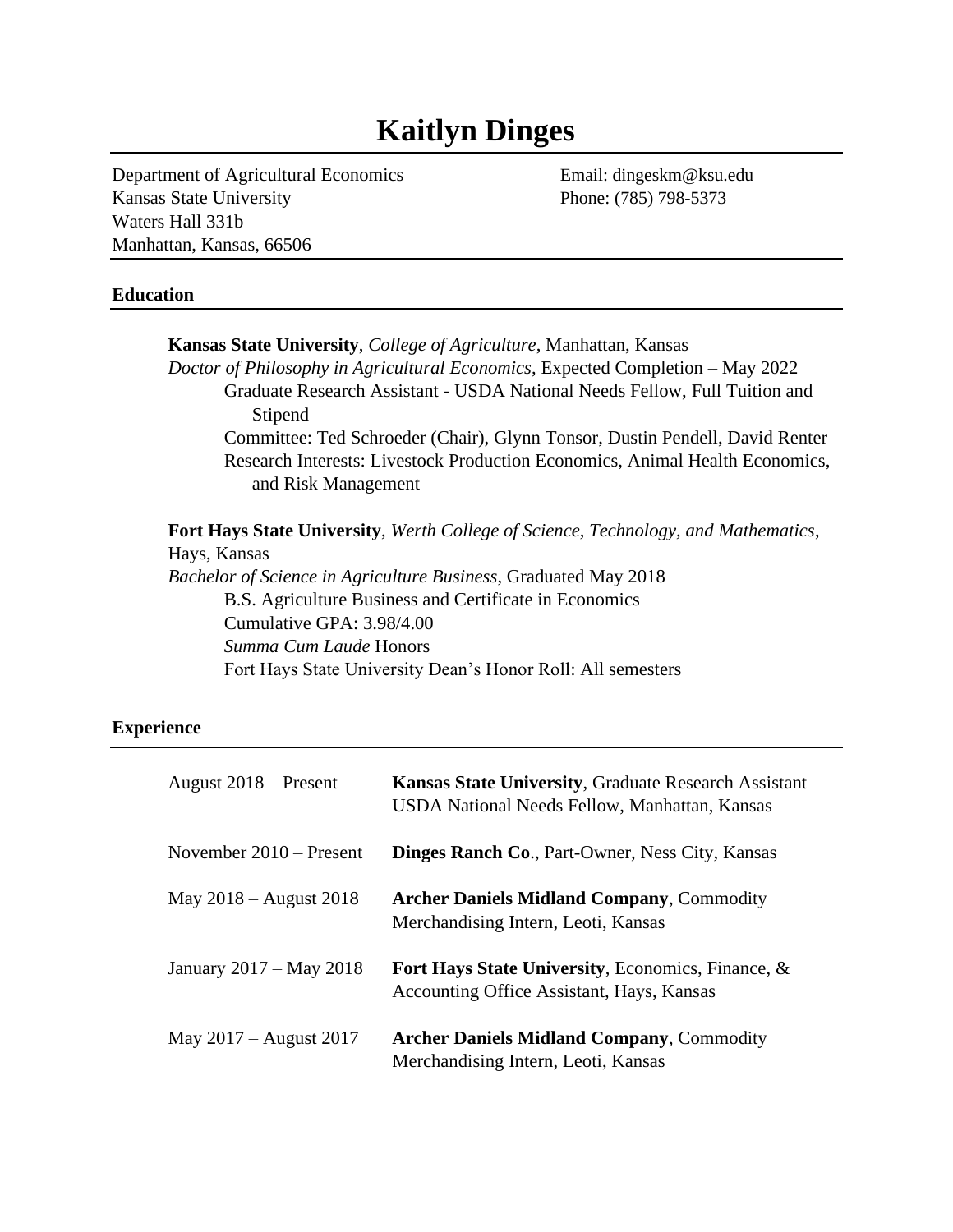| January 2021 – Present | <b>Instructor, Kansas State University</b><br>Agricultural Economics & Agribusiness Department                                                                                                                                                                                                                                                                                                                                                                                                                                                                                        |
|------------------------|---------------------------------------------------------------------------------------------------------------------------------------------------------------------------------------------------------------------------------------------------------------------------------------------------------------------------------------------------------------------------------------------------------------------------------------------------------------------------------------------------------------------------------------------------------------------------------------|
| <b>AGEC 420</b>        | <b>Commodity Futures:</b> Understanding the role of futures and<br>options as risk management tools for agricultural producers<br>and agribusinesses and as investment opportunities for<br>speculators. Topics include purpose of futures contracts and<br>options; how futures trading occurs; how to design hedging<br>strategies for various commodity producers and users; put and<br>call options; fundamental and technical analyses; and<br>prediction markets.<br>(60% hybrid course structure with some students in-person<br>and others completely online due to pandemic) |

**Posters & Invited Presentations**

\*indicates presenter

**Dinges, K**., and T. Schroeder, "Lean Hog Index Simulation and Its Effect on Market Performance." *Western Agricultural Economics Association Conference*, Santa Fe, New Mexico, June 2020.

#### **Working Papers**

- **Dinges, K**., and T. Schroeder, "Lean Hog Index Simulation and Its Effect on Market Performance."
- **Dinges, K**., T. Xia, T. Schroeder, "Consumer Expenditure Survey Analysis of Disaggregated Pork Products."
- **Dinges, K**., and T. Schroeder, "Forecasting Regional Lean Hog Basis using GARCH Models."

# **Honors & Awards**

National Pork Checkoff Fellow, 2019 – 2020 Year 1 Project: "Lean Hog Market Review" Year 2 Project: "Lean Hog Index Simulation and Its Effect on Market Performance" Agriculture and Applied Economics Case Study - 1<sup>st</sup> Place, 2019 Royal Scholar Scholarship Recipient, 2017 Fort Hays State University Presidential Award, 2015 – 2018 Fort Hays State University Miller Black & Gold Award, 2015 – 2018 Fort Hays State University Ralph and Lucille Hunter Scholarship, 2015 – 2018